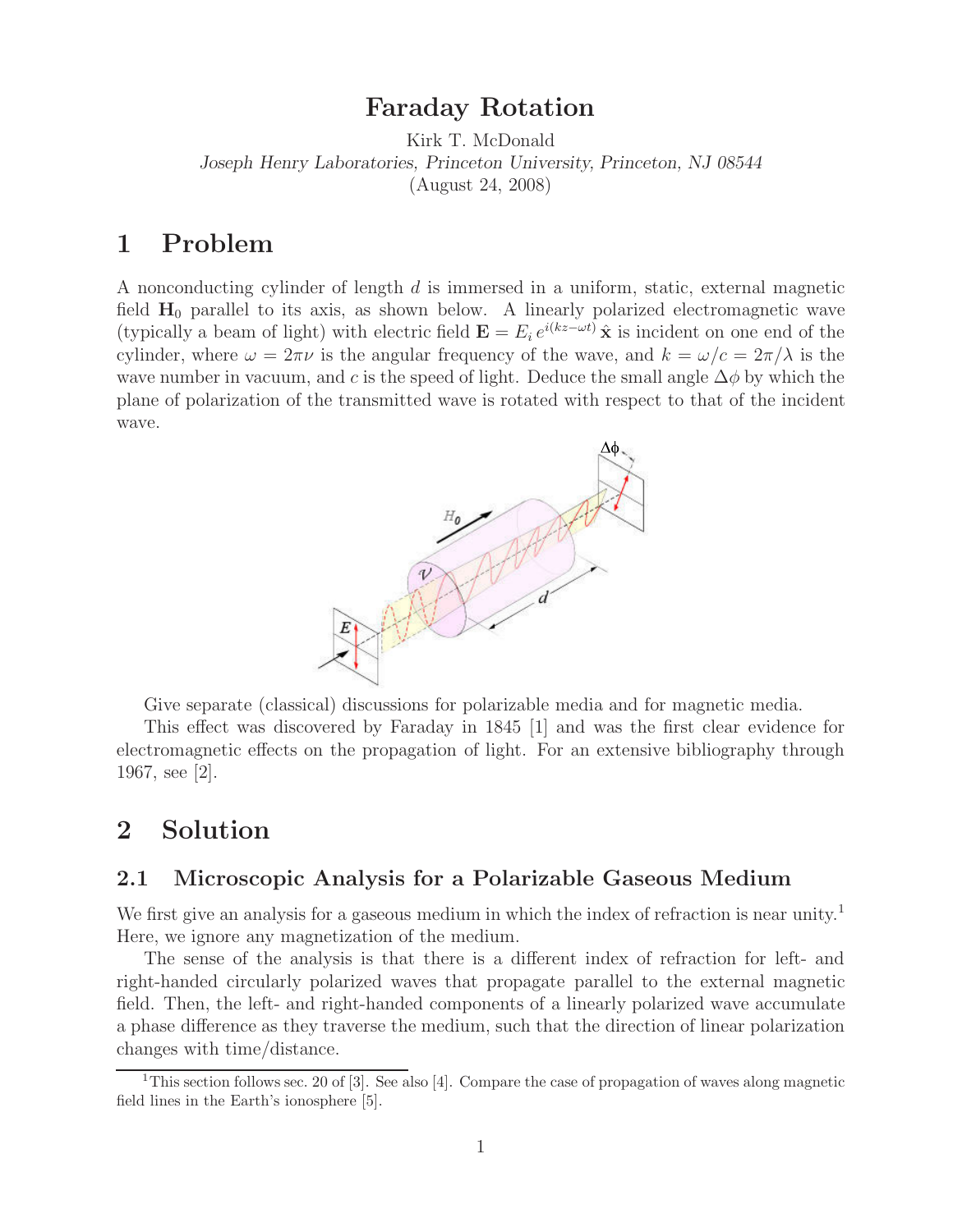We follow the usual microscopic analysis of the index of refraction of a polarizable medium by deducing the electric dipole moment  $\mathbf{p} = -e\mathbf{x}$  on an electron of charge  $-e$  and mass m that is bound to the origin by a spring of constant  $K = m\omega_0^2$  under the influence of the external magnetic field  $\mathbf{B}_0 = \mu_{rel} \mathbf{H}_0 = \mu_{rel} H_0 \hat{\mathbf{z}}$  and a weak electromagnetic wave with (transverse) electric field  $\mathbf{E}_w e^{i(kz-\omega t)}$  and  $B_w = E_w \ll B_0$ .<sup>2</sup> We suppose that the velocity of the electron in this field is small compared to the speed of light, so that the magnetic field of the wave does not influence the motion of the electron. Then, the equation of motion of the electron is,

$$
m\ddot{\mathbf{x}} = -m\omega_0^2 \mathbf{x} - e\left(\mathbf{E}_w e^{i(kz - \omega t)} + \frac{\mathbf{v}}{c} \times B_0 \hat{\mathbf{z}}\right).
$$
 (1)

We henceforth assume that the electron remains close to its rest position, such that  $z$  in eq. (1) can be regarded as a constant. Using the trial solution  $\mathbf{x} = \mathbf{x}_0 e^{i(kz - \omega t)}$ , we find,

$$
(\omega_0^2 - \omega^2) \mathbf{x}_0 - \frac{i\omega e B_0}{mc} \mathbf{x}_0 \times \hat{\mathbf{z}} = -\frac{e}{m} \mathbf{E}_w,
$$
\n(2)

which implies that the displacement  $x_0$  is in the x-y plane.

For any vector **A** that is transverse to the z-axis we can write,

$$
\mathbf{A} = A_x \hat{\mathbf{x}} + A_y \hat{\mathbf{y}} = A_x \left( \frac{\hat{\mathbf{x}} + i \hat{\mathbf{y}}}{2} + \frac{\hat{\mathbf{x}} - i \hat{\mathbf{y}}}{2} \right) - i A_y \left( \frac{\hat{\mathbf{x}} + i \hat{\mathbf{y}}}{2} - \frac{\hat{\mathbf{x}} - i \hat{\mathbf{y}}}{2} \right)
$$

$$
= \frac{A_x - i A_y}{\sqrt{2}} \frac{\hat{\mathbf{x}} + i \hat{\mathbf{y}}}{\sqrt{2}} + \frac{A_x + i A_y}{\sqrt{2}} \frac{\hat{\mathbf{x}} - i \hat{\mathbf{y}}}{\sqrt{2}} \equiv A_- \hat{\mathbf{e}}_+ + A_+ \hat{\mathbf{e}}_-, \tag{3}
$$

where,

$$
A_{\pm} = \frac{A_x \pm iA_y}{\sqrt{2}} \quad \text{and} \quad \hat{\mathbf{e}}_{\pm} = \frac{\hat{\mathbf{x}} \pm i\,\hat{\mathbf{y}}}{\sqrt{2}} \,. \tag{4}
$$

Then,

$$
\hat{\mathbf{e}}_{\pm} \times \hat{\mathbf{z}} = \frac{\hat{\mathbf{x}} \pm i\,\hat{\mathbf{y}}}{\sqrt{2}} \times \hat{\mathbf{z}} = \frac{-\hat{\mathbf{y}} \pm i\,\hat{\mathbf{x}}}{\sqrt{2}} = \pm i\,\frac{\hat{\mathbf{x}} \pm i\,\hat{\mathbf{y}}}{\sqrt{2}} = \pm i\,\hat{\mathbf{e}}_{\pm}.\tag{5}
$$

The equation of motion (2) can now be written as,

$$
\left(\omega_0^2 - \omega^2\right) \left(x_{0-} \hat{\mathbf{e}}_+ + x_{0+} \hat{\mathbf{e}}_-\right) + \omega \omega_B \left(x_{0-} \hat{\mathbf{e}}_+ - x_{0+} \hat{\mathbf{e}}_-\right) = -\frac{e}{m} \left(E_{w-} \hat{\mathbf{e}}_+ + E_{w+} \hat{\mathbf{e}}_-\right),\tag{6}
$$

where,

$$
\omega_B = \frac{eB_0}{mc} \tag{7}
$$

is the Larmor (cyclotron) frequency of an electron in the static magnetic field  $H_0$ .

The equation of motion (6) in the  $\hat{\mathbf{e}}_+$  basis does not mix the components  $x_{0+}$  (which is why we chose to use that basis), so we immediately find that,

$$
x_{0\pm} = -\frac{e}{m} \frac{E_{w\pm}}{\omega_0^2 - \omega^2 \mp \omega \omega_B}.
$$
\n(8)

<sup>2</sup>We use Gaussian units in this note.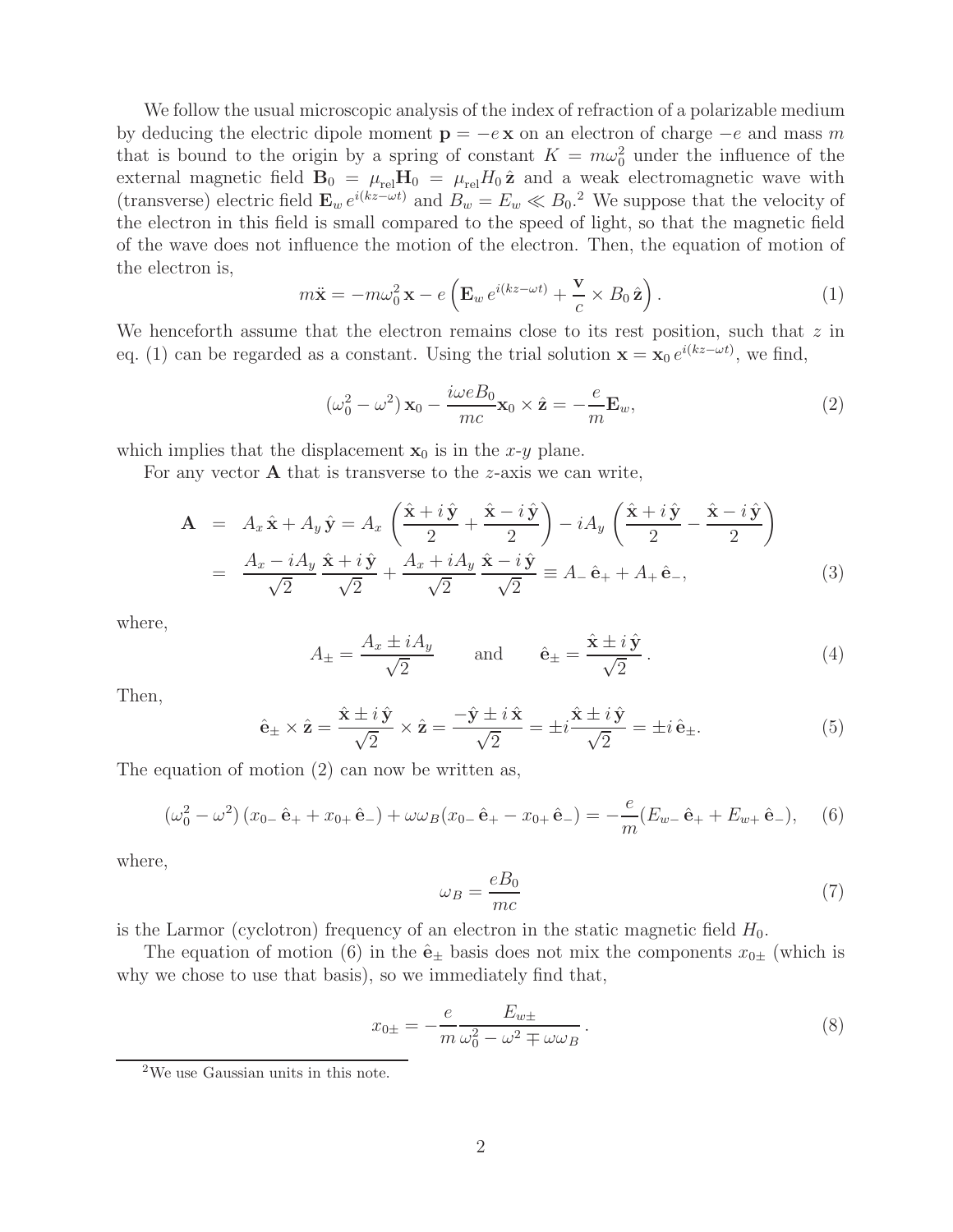The resulting electric polarization  $P_w$  of the medium, with number density N of electrons, is,

$$
\mathbf{P}_w = -N e \mathbf{x} = -N e (x_- \hat{\mathbf{e}}_+ + x_+ \hat{\mathbf{e}}_-) \equiv P_{w_-} \hat{\mathbf{e}}_+ + P_{w_+} \hat{\mathbf{e}}_-, \tag{9}
$$

where,

$$
P_{w\pm} = \frac{Ne^2}{m} \frac{E_{w\pm} e^{i(kz - \omega t)}}{\omega_0^2 - \omega^2 \mp \omega \omega_B}.
$$
\n(10)

The electric displacement  $\mathbf{D}_w$  of the wave is,

$$
\mathbf{D}_w = \mathbf{E}_w + 4\pi \mathbf{P}_w = [(E_{w-} + 4\pi P_-) \hat{\mathbf{e}}_+ + (E_{w+} + 4\pi P_+) \hat{\mathbf{e}}_-] e^{i(kz - \omega t)} \n\equiv (\epsilon_- E_{w-} \hat{\mathbf{e}}_+ + \epsilon_+ E_{w+} \hat{\mathbf{e}}_-) e^{i(kz - \omega t)},
$$
\n(11)

where we introduce two dielectric constants  $\epsilon_{\pm}$  according to,

$$
\epsilon_{\pm} = 1 + \frac{4\pi Ne^2/m}{\omega_0^2 - \omega^2 \mp \omega\omega_B} = 1 + \frac{\omega_p^2}{\omega_0^2 - \omega^2 \mp \omega\omega_B},\tag{12}
$$

and we recall that,

$$
\omega_p = \sqrt{\frac{4\pi Ne^2}{m}},\tag{13}
$$

is the plasma frequency of the medium. Corresponding to the dielectric constants (12) are two indices of refraction,<sup>3</sup>

$$
n_{\pm} = \sqrt{\epsilon_{\pm}} \approx 1 + \frac{\omega_p^2}{2(\omega_0^2 - \omega^2 \mp \omega \omega_B)},
$$
\n(14)

where the approximations hold for gaseous media where  $n_{\pm} \approx 1$ , and two wave numbers,

$$
k_{\pm} = \frac{\omega n_{\pm}}{c} \,. \tag{15}
$$

Hence, we learn that the two wave components  $E_{w-}$  $\hat{\mathbf{e}}$ <sub>+</sub> and  $E_{w-}$  $\hat{\mathbf{e}}$ <sub>+</sub> propagate along the z-direction with different velocities, and the wave function  $\mathbf{E}_w$  should actually be written as,

$$
\mathbf{E}_w = E_{w-} e^{i(k-z-\omega t)} \hat{\mathbf{e}}_+ + E_{w+} e^{i(k+z-\omega t)} \hat{\mathbf{e}}_-, \qquad (16)
$$

and similarly for the fields  $\mathbf{D}_w$  and  $\mathbf{P}_w$ . The wave  $E_{w-}e^{i(k-z-wt)}\hat{\mathbf{e}}_+$  is designated as lefthanded circularly polarized, and from eqs.(12) and (15) we see that for frequencies  $\omega < \omega_0$  (as holds at optical frequencies in typical media) the velocity of this wave is smaller than that of the right-handed circularly polarized wave  $E_{w+} e^{i(k+z-\omega t)}$   $\hat{\mathbf{e}}$ <sub>−</sub>.

Turning at last to the particular context of this problem, we suppose that the medium extends from  $z = 0$  to L, and that the wave enters the medium with linear polarization in the x-direction. That is, at  $z = 0$  the electric field is  $\mathbf{E}_w(z = 0) = E_w e^{-i\omega t} \hat{\mathbf{x}}$ . In this case

<sup>&</sup>lt;sup>3</sup>In principle, there is a contribution to the index of refraction  $n = \sqrt{\epsilon \mu}$  due to the diamagnetic permeability  $\mu$  of the medium. In the present model, the driven atomic electrons are associated with magnetic moments  $-(e/2c)(x_{0+}v_{+} - x_{0-}v_{-}) = -(e\omega/2c)(x_{0+}^2 - x_{0-}^2) \propto B_{\omega}^2$ , so the diamagnetic permeability differs from unity by a small, nonlinear correction that we ignore.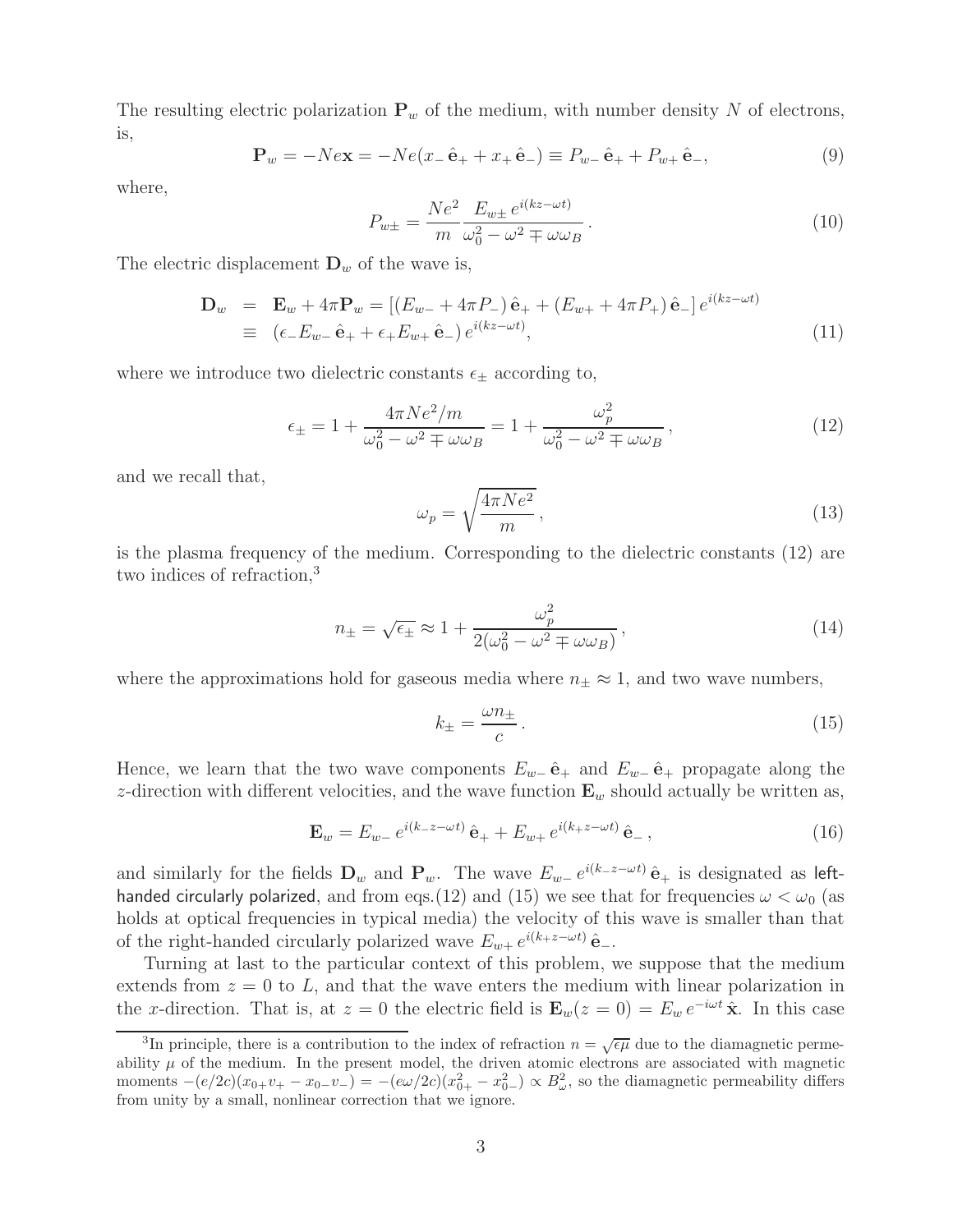we see from eq. (4) that  $E_{w+}(z=0) = E_{w-}(z=0) = E_w/\sqrt{2}$ . Then, according to eq. (16) the waveform at the exit of the medium is,

$$
\mathbf{E}_{w}(z=L) = \frac{E_{w}}{\sqrt{2}} \left( e^{ik_{-}L} \hat{\mathbf{e}}_{+} + e^{ik_{+}L} \hat{\mathbf{e}}_{-} \right) e^{-i\omega t} \n= \frac{E_{w}}{2} \left[ \left( e^{ik_{-}L} + e^{ik_{+}L} \right) \hat{\mathbf{x}} + i \left( e^{ik_{-}L} - e^{ik_{+}L} \right) \hat{\mathbf{y}} \right] e^{-i\omega t} \n= \frac{E_{w}}{2} \left[ \left( e^{i(k_{-} - k_{+})L/2} + e^{-i(k_{-} - k_{+})L/2} \right) \hat{\mathbf{x}} + i \left( e^{i(k_{-} - k_{+})L/2} - e^{-i(k_{-} - k_{+})L/2} \right) \hat{\mathbf{y}} \right] \n= E_{w} \left( \cos \frac{(k_{-} - k_{+})L}{2} \hat{\mathbf{x}} - \sin \frac{(k_{-} - k_{+})L}{2} \hat{\mathbf{y}} \right) e^{i[(k_{-} + k_{+})/2 - k]L} e^{i(k_{-} - \omega t)} \n= E_{w} \left( \cos \frac{\Delta n \omega L}{2c} \hat{\mathbf{x}} + \sin \frac{\Delta n \omega L}{2c} \hat{\mathbf{y}} \right) e^{i[k_{-} - \omega t + (n_{\text{ave}} - 1)\omega L/c]},
$$
\n(17)

where,

$$
\Delta n = n_{+} - n_{-} \approx \frac{\omega \omega_{B} \omega_{p}^{2}}{(\omega_{0}^{2} - \omega^{2})^{2} - \omega^{2} \omega_{B}^{2}}, \quad n_{\text{ave}} = \frac{n_{+} + n_{-}}{2} \approx 1 + \frac{(\omega_{0}^{2} - \omega^{2}) \omega_{p}^{2}}{2[(\omega_{0}^{2} - \omega^{2})^{2} - \omega^{2} \omega_{B}^{2}]}, \quad (18)
$$

and the approximations hold for gaseous media where  $n_{\pm} \approx 1$ .

The wave in vacuum for  $z>L$  has a phase retardation  $\delta = (n_{ave} - 1)\omega L/c$  as is typical for wave propagation through a dielectric medium of length L at velocity  $c/n_{ave}$ ; and the wave is linearly polarized at angle,

$$
\Delta \phi = \frac{\Delta n \,\omega L}{2c} \approx \frac{e}{2mc^2} \frac{\omega^2 \omega_p^2}{(\omega_0^2 - \omega^2)^2 - \omega^2 \omega_B^2} B_0 L \equiv V_B B_0 L,\tag{19}
$$

with respect to the  $x$ -axis, where,

$$
V_B \approx \frac{e}{2mc^2} \frac{\omega^2 \omega_p^2}{(\omega_0^2 - \omega^2)^2 - \omega^2 \omega_B^2} = \frac{2\pi Ne^3}{m^2c^2} \frac{\omega^2}{(\omega_0^2 - \omega^2)^2 - \omega^2 \omega_B^2} = \frac{2\pi Ner_0}{m} \frac{\omega^2}{(\omega_0^2 - \omega^2)^2 - \omega^2 \omega_B^2}
$$
(20)

is called the Verdet constant,<sup>4,5</sup> and  $r_0 = e^2/mc^2$  is the classical electron radius. This change in angle of the polarization of the wave is the Faraday rotation.

$$
V_B \approx \frac{2\pi N e r_0}{(2\pi c)^2 m} \frac{\lambda_0^4 \lambda^2}{(\lambda^2 - \lambda_0^2)^2 - \lambda_0^4 \lambda^2 \omega_B^2 / (2\pi c)^2} \approx \frac{N e r_0}{8\pi m c^2} \frac{\lambda_0^2 \lambda^2}{(\lambda - \lambda_0)^2 - \lambda_0^2 \lambda^2 \omega_B^2 / 4(2\pi c)^2} = \frac{N r_0 \mu_B}{2hc} \frac{\lambda_0^2 \lambda^2}{(\lambda - \lambda_0)^2 - \lambda_0^2 \lambda^2 \omega_B^2 / 4(2\pi c)^2},
$$
(21)

where  $\mu_B = e\hbar/2mc = eh/4\pi mc$  is the Bohr magneton and h is Planck's constant. Compare eq. (4) of [7], which includes quantum factors f for the oscillator strength and and  $\kappa$  for the angular momentum.

<sup>4</sup>Historically, the Verdet constant was related to **H** rather than **B** (following Lorentz' preference), with  $\Delta \phi = V_H H_0 L$  and  $V_H = \mu_{rel} V_B$ , where  $\mu_{rel}$  is the relative permeability for linear magnetic media.

 $5(Nov. 14, 2021)$  Expressing the Verdet constant in terms of wavelength rather than angular frequency, we have, approximating  $\lambda + \lambda_0$  by  $2\lambda_0$ ,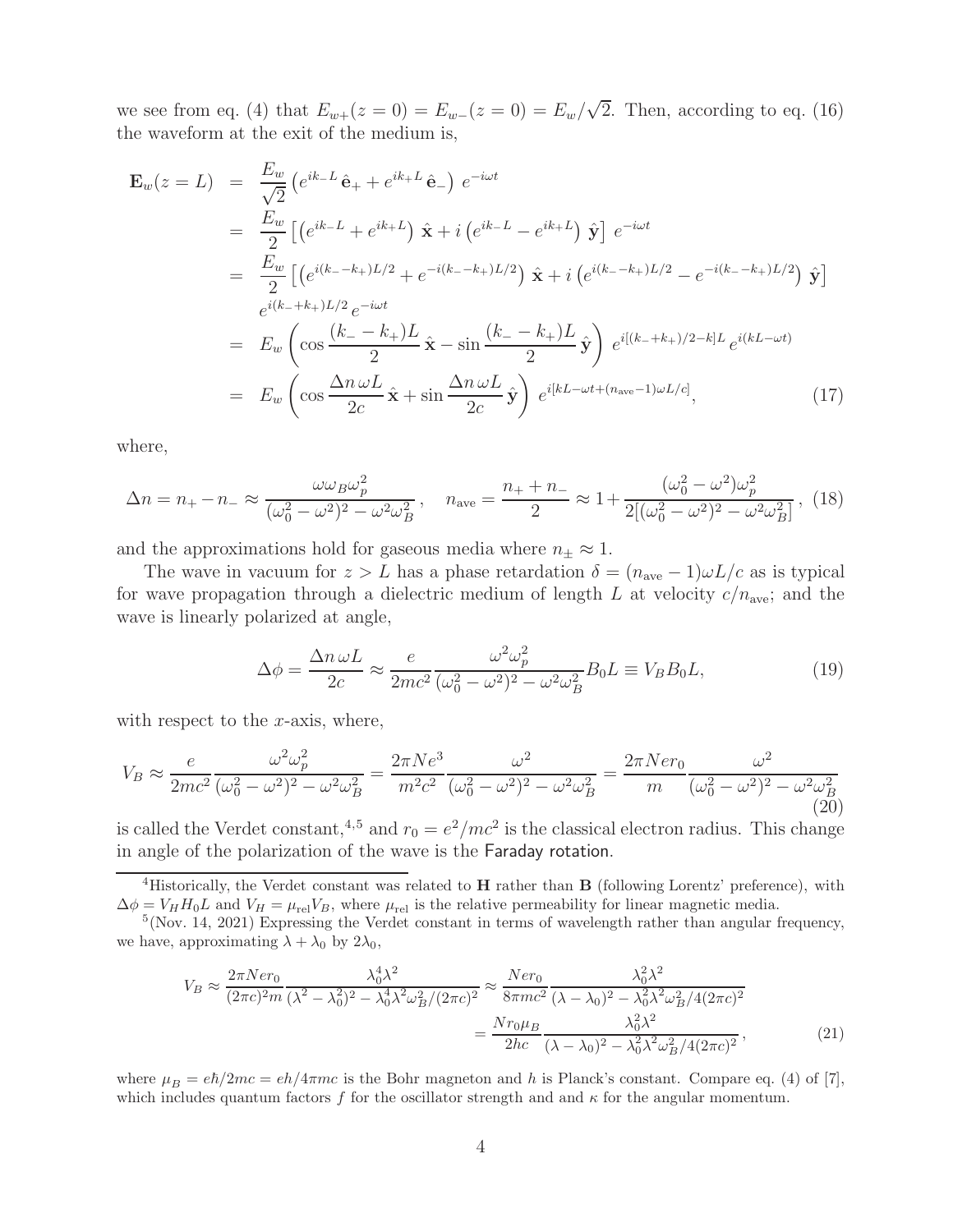The wave takes time  $\Delta t = Ln_{ave}/c$  to traverse the medium of length L, so the direction of polarization of the wave inside the medium precesses at rate,<sup>6</sup>

$$
\Omega = \frac{\Delta\phi}{\Delta t} = \frac{\Delta n}{2n_{\text{ave}}} \omega = \frac{n_+ - n_-}{n_+ + n_-} \omega \approx \frac{\omega^2 \omega_p^2}{2[(\omega_0^2 - \omega^2)^2 - \omega^2 \omega_B^2] + \omega_p^2(\omega_0^2 - \omega^2)} \omega_B. \tag{22}
$$

In general, the Faraday rotation is very small, except when the wave frequency  $\omega$  is close to a natural frequency  $\omega_0$  of the polarizable medium.

#### **2.2 Microscopic Analysis for a Magnetic Medium**

Many important examples of Faraday rotation occur in magnetic rather than dielectric media. Classical models of magnetic media are less satisfactory than those for dielectric media. Here we give a model for the Faraday effect in magnetic media which is fairly plausible, following Becquerel [8]. See also [9].

We suppose that the bulk magnetization density  $\mathbf{M} = N\mu$  of the (nonconducting) medium is due to a distribution of individual magnetic moments  $\mu$  at N sites per unit volume. These magnetic moments have fixed locations inside the medium, but the direction of the moment is affected by a magnetic field  $\mathbf{B} = \mathbf{H} + 4\pi\mathbf{M}$  according to the torque equation,

$$
\frac{d\mathbf{L}}{dt} = \boldsymbol{\tau} = \boldsymbol{\mu} \times \mathbf{B} = \boldsymbol{\mu} \times \mathbf{H},
$$
\n(23)

where  $\mathbf{L} = -\mu/\Gamma$  is the angular momentum associated with a magnetic moment  $\mu$ . We recall that  $\Gamma = e/2mc$  in case the magnetic moment is due to orbital motion of an electron, while  $\Gamma = e/mc$  for the intrinsic (spin) magnetic moment of an electron. The torque equation (23) can be rewritten as,

$$
\frac{d\mu}{dt} = \Gamma \mathbf{B} \times \mu = \omega_B \times \mu,\tag{24}
$$

which implies that the magnetic moment  $\mu$  precesses about the direction of **H** with angular velocity,

$$
\omega_H = \Gamma \mathbf{H} = \begin{cases} \frac{eH}{2mc} \hat{\mathbf{H}} & \text{(orbital)},\\ \frac{eH}{mc} \hat{\mathbf{H}} & \text{(spin)}. \end{cases}
$$
 (25)

The sense of precession is the same for any direction of the moment  $\mu$ . A small leap in the classical argument is that the precession occurs even when the moment is exactly parallel or antiparallel to the external field **H**.

Numerically,  $\omega_H = eH/mc = 1.8 \times 10^{11}$  for  $H = 10,000$  gauss, so the precession frequency in laboratory experiments is typically small compared to optical frequencies. Hence, we ignore the effect of the magnetic field  $\mathbf{H}_w$  of the incident wave on the magnetic moments, and take **H** in eq. (25) to be only the external static field  $H_0 \hat{z}$ .

<sup>&</sup>lt;sup>6</sup>If the external magnetic field **B**<sub>0</sub> is in the  $-z$ -direction, then  $B_0$ ,  $\omega_B$  and  $\Omega$  are negative. This implies that vectors  $\mathbf{B}_0$  and  $\Omega$  are in the same direction in all cases. An elaborate discussion of this factoid is given in [6].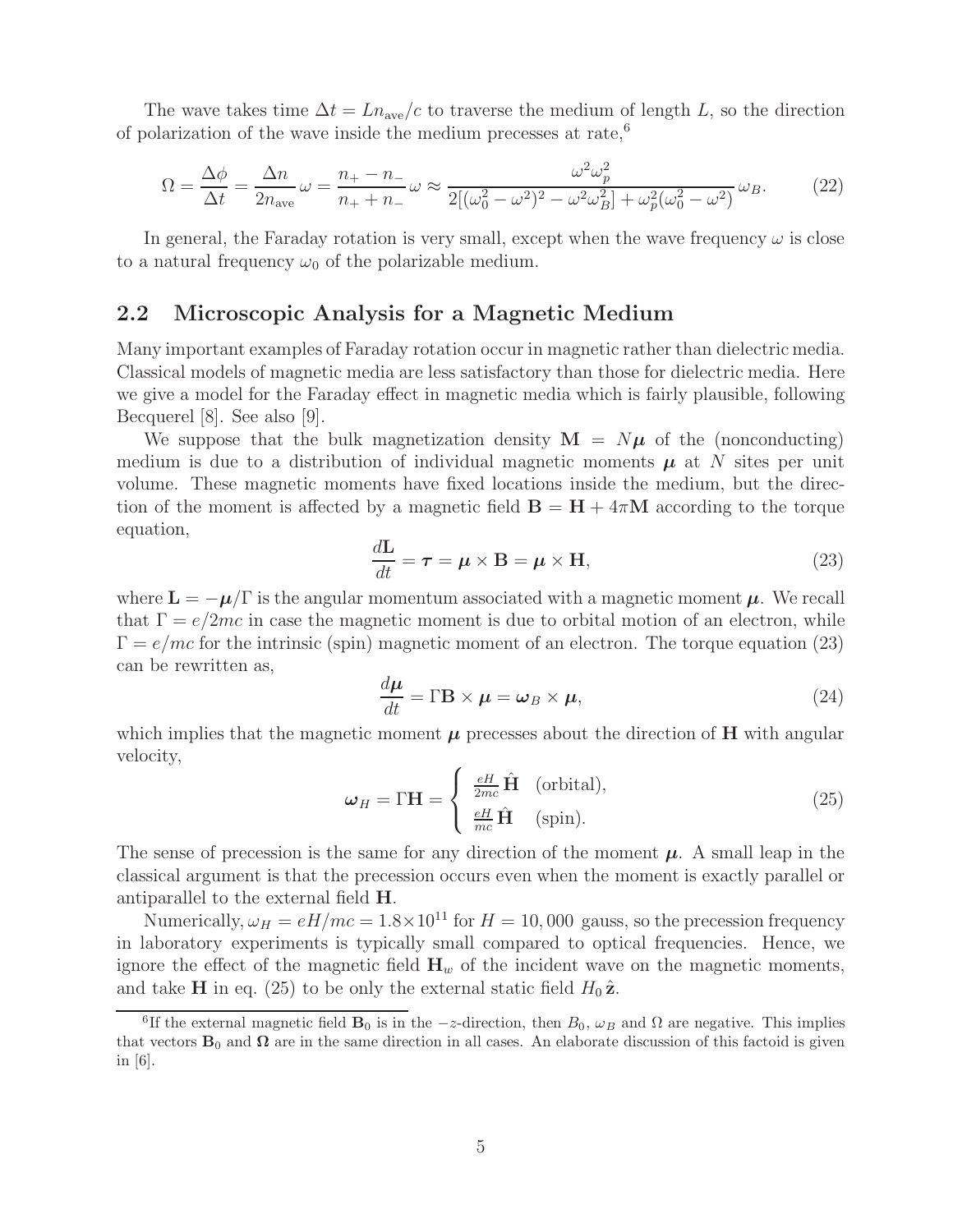We now consider the interaction of the magnetic medium with an optical wave that propagates along the z-axis. As in eq.  $(16)$ , we can decompose this wave into left- and right-handed circularly polarized components,

$$
\mathbf{E}_w = E_{w-} e^{i(k_z - z - \omega t)} \hat{\mathbf{e}}_+ + E_{w+} e^{i(k_z - \omega t)} \hat{\mathbf{e}}_-, \tag{16}
$$

The electric field vector of the left-handed component,  $E_{w-}e^{i(k-z-\omega t)}\hat{\mathbf{e}}_+$ , rotates with angular velocity  $\omega \hat{z}$  at a fixed value of z, while that of the right-handed component rotates with angular velocity  $-\omega \hat{z}$ . We argue that because of the precession (25), the component fields rotate at angular velocities,

$$
\omega_{\pm} = \omega \pm \omega_H \tag{26}
$$

relative to the electronic structure of the medium, so that the index of refraction for this component is,

$$
n_{\pm} = n(\omega_{\pm}) = n(\omega) \pm \omega_H \frac{dn(\omega)}{d\omega}.
$$
 (27)

As before, we consider the sum and difference of the indices of refraction,

$$
\Delta n = n_{+} - n_{-} = 2\omega_{H} \frac{dn(\omega)}{d\omega}, \qquad n_{\text{ave}} = \frac{n_{+} + n_{-}}{2} = n(\omega), \tag{28}
$$

such that the electric field at distance  $z = L$  within the magnetic medium is,

$$
\mathbf{E}_w(z=L) = E_w \left( \cos \frac{\Delta n \,\omega L}{2c} \hat{\mathbf{x}} + \sin \frac{\Delta n \,\omega L}{2c} \hat{\mathbf{y}} \right) e^{i[kL - \omega t + (n_{\text{ave}} - 1)\omega L/c]}, \tag{29}
$$

when the wave entered the medium at  $z = 0$  with linear polarization in the x-direction. The wave at  $z = L$  is linearly polarized at angle,

$$
\Delta \phi = \frac{\Delta n \,\omega L}{2c} = \frac{\omega \omega_H}{c} \frac{dn}{d\omega} L = \Gamma \frac{\omega}{c} \frac{dn}{d\omega} H_0 L = -\Gamma \frac{\lambda}{c} \frac{dn}{d\lambda} H_0 L \equiv VH_0 L \tag{30}
$$

with respect to the  $x$ -axis, where,

$$
V = -\Gamma \frac{\lambda}{c} \frac{dn}{d\lambda} = \begin{cases} -\frac{e}{2mc^2} \lambda \frac{dn}{d\lambda} & \text{(orbital)},\\ -\frac{e}{mc^2} \lambda \frac{dn}{d\lambda} & \text{(spin)}. \end{cases}
$$
(31)

is the Verdet constant of the medium. Note that  $dn/d\lambda$  is negative for typical optical materials.

The Verdet constant for some diamagnetic materials is reasonably close to the form of eq. (31) for orbital magnetization. See, for example, [9]. However, the Verdet constant for many diamagnetic materials is closer to 1/2 of the orbital prediction [10]. The largest Verdet constants are obtained with glassy materials doped with paramagnetic ions [11], for which, however, eq.  $(31)$  is not a particularly good description.

The wave takes time  $\Delta t = Ln_{ave}/c$  to traverse the medium of length L, so the direction of polarization of the wave inside the medium precesses at rate,

$$
\Omega = \frac{\Delta \phi}{\Delta t} = \frac{\Delta n \,\omega}{2n_{\text{ave}}} = -\frac{\lambda}{n} \frac{dn}{d\lambda} \omega_H. \tag{32}
$$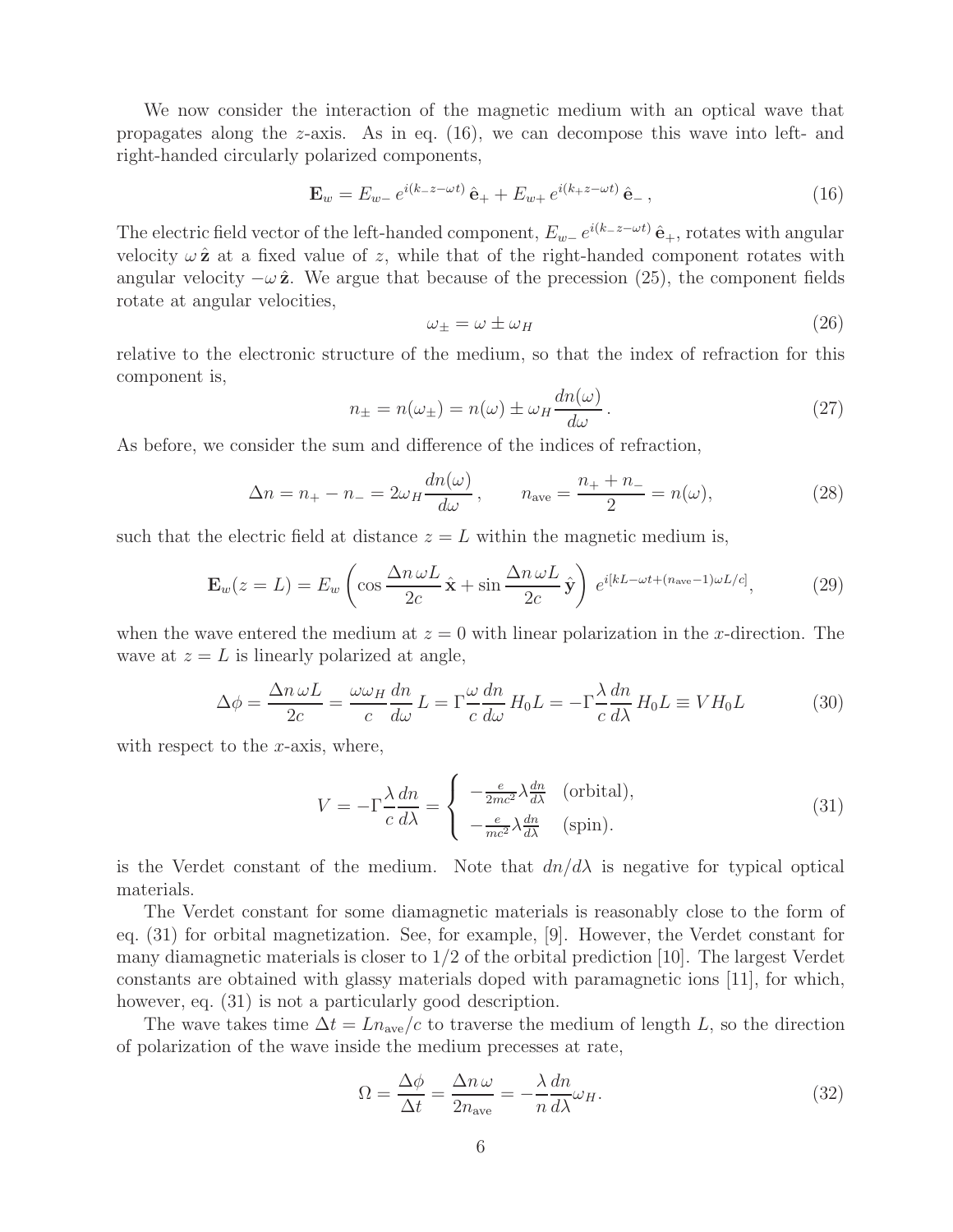*Although our discussion of the Faraday rotation in a magnetic medium appeared to emphasize the magnetic properties of that medium, the presence of the index of refraction*  $n = \sqrt{\epsilon \mu}$  in eq. (30) implies that the dielectric properties of the medium are relevant also. *Indeed, if*  $\epsilon - 1 \gg \mu - 1$  *we reconsider the microscopic model of the index from sec.* 2.1, then *taking*  $n = n_{ave}$  *according to eq.* (18) leads to,

$$
\frac{dn}{d\omega} \approx \frac{w\omega_p^2[(\omega_0^2 - \omega^2)^2 + \omega_0^2 \omega_H^2]}{[(\omega_0^2 - \omega^2)^2 - \omega^2 \omega_H^2]^2} \approx \frac{\omega \omega_p^2}{(\omega_0^2 - \omega^2)^2 - \omega^2 \omega_H^2},\tag{33}
$$

*and the Faraday rotation associated with orbital magnetization is,*

$$
\Delta \phi = \frac{e}{2mc^2} \omega \frac{dn}{d\omega} H_0 L \approx \frac{e}{2mc^2} \frac{\omega^2 \omega_p^2}{(\omega_0^2 - \omega^2)^2 - \omega^2 \omega_H^2} H_0 L,\tag{34}
$$

*which is the same as that found in eq. (19).*

*Thus our two derivations of the Faraday rotation are essentially equivalent if the index of refraction is largely due to the dielectric properties of the medium, as is the case in most magneto-optic materials. It is perhaps counterintuitive that a derivation that begins with consideration of magnetic moments ends up with a form in which aspects of electric dipole moments are prominent. The latter form is, however, more similar to that found in derivations based on quantum theory. See, for example, [12].*

### **2.3 Historical Theories of Faraday Rotation** (July 21, 2020)

The preceding analysis combined a model of electrons in matter with Maxwell's equations. This type of analysis could only be made after the advent of so-called electron theory in the 1890's.<sup>7</sup> Analyses of Faraday rotation by Maxwell, and by C. Neumann [15] using Weber's electrodynamics, are reviewed in [16]. Maxwell did not associate electric charge with particles in the present sense, and argued in Arts. 822-830 of his *Treatise* [17] that the phenomenon of Faraday rotation supported his notion of *molecular vortices*. The awkward aspects of this argument may well have slowed the acceptance of Maxwellian electrodynamics.

## **References**

- [1] M. Faraday, *On the Magnetization of Light and the Illumination of Magnetic Lines of Force*, Phil. Trans. Roy. Soc. London **136**, 1 (1846), http://kirkmcd.princeton.edu/examples/EM/faraday\_ptrsl\_136\_1\_46.pdf
- [2] E.D. Palik and B.W. Henvis, *A Bibliography of Magnetooptics of Solids*, Appl. Opt. **6**, 603 (1967), http://kirkmcd.princeton.edu/examples/EM/palik\_ao\_6\_603\_67.pdf
- [3] A. Sommerfeld, *Optics* (Academic Press, New York, 1954), http://kirkmcd.princeton.edu/examples/optics/sommerfeld\_54.pdf

<sup>7</sup>This electron theory combined Maxwell's field theory with the concept of charged particles of Weber's electrodynamics (which only considered instantaneous action at a distance along the line of centers of two charged particles). For a review of Weber's electrodynamics, see [13]. For a review of electron theory (with no mention of Weber), see [14].